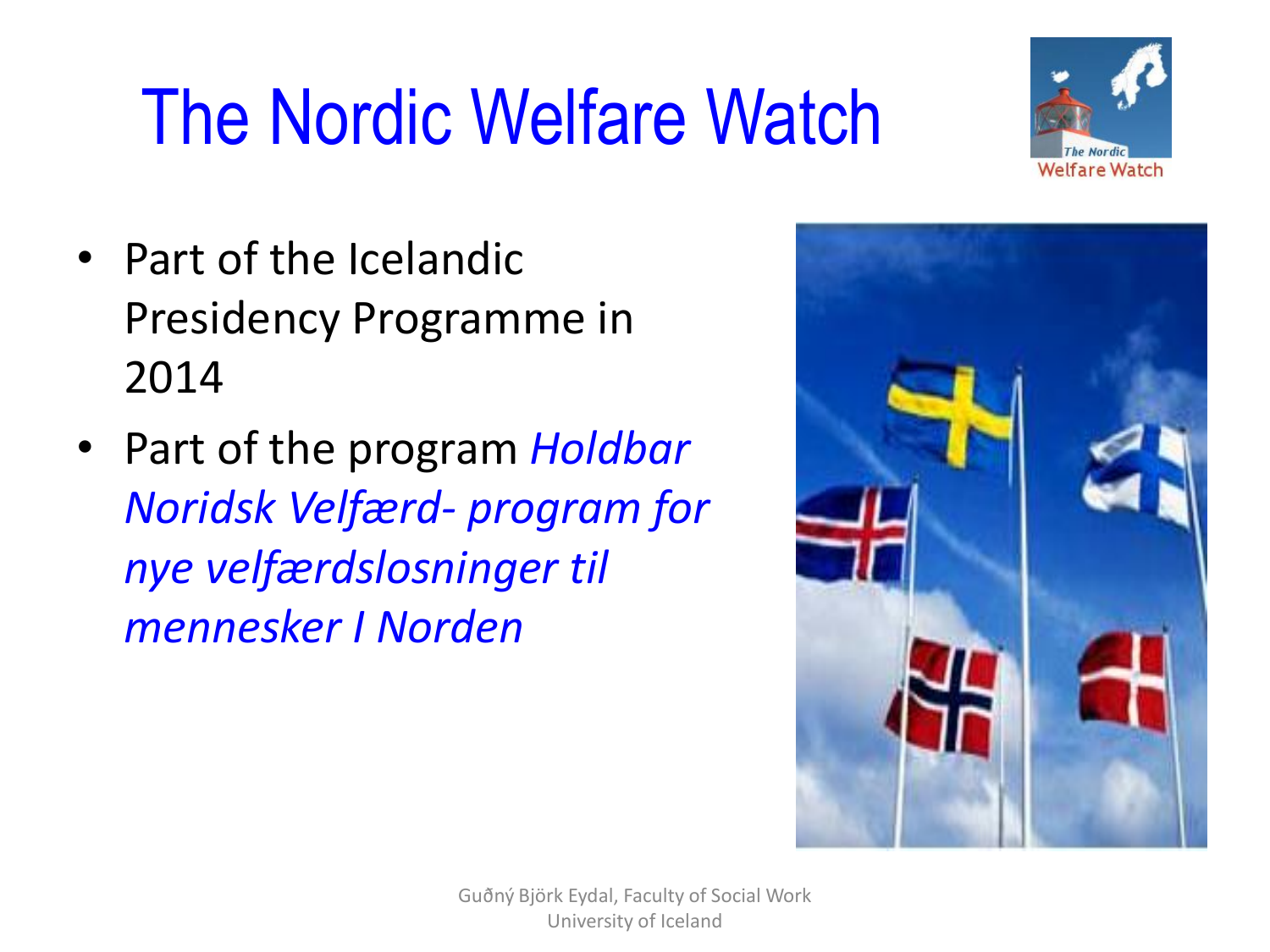## The Nordic Welfare Watch



- [1.The Nordic Welfare Watch -](http://eng.velferdarraduneyti.is/nordicwelfarewatch/in-response-to-crises/) in response to crisis
- [2. Welfare consequences of financial crises](http://eng.velferdarraduneyti.is/nordicwelfarewatch/welfare-consequences-of-financial-crises/)
- [3. Nordic welfare indicators](http://eng.velferdarraduneyti.is/nordicwelfarewatch/nordic-welfare-indicators/)

• http://eng.velferdarraduneyti.is/nordicwelfare watch/about/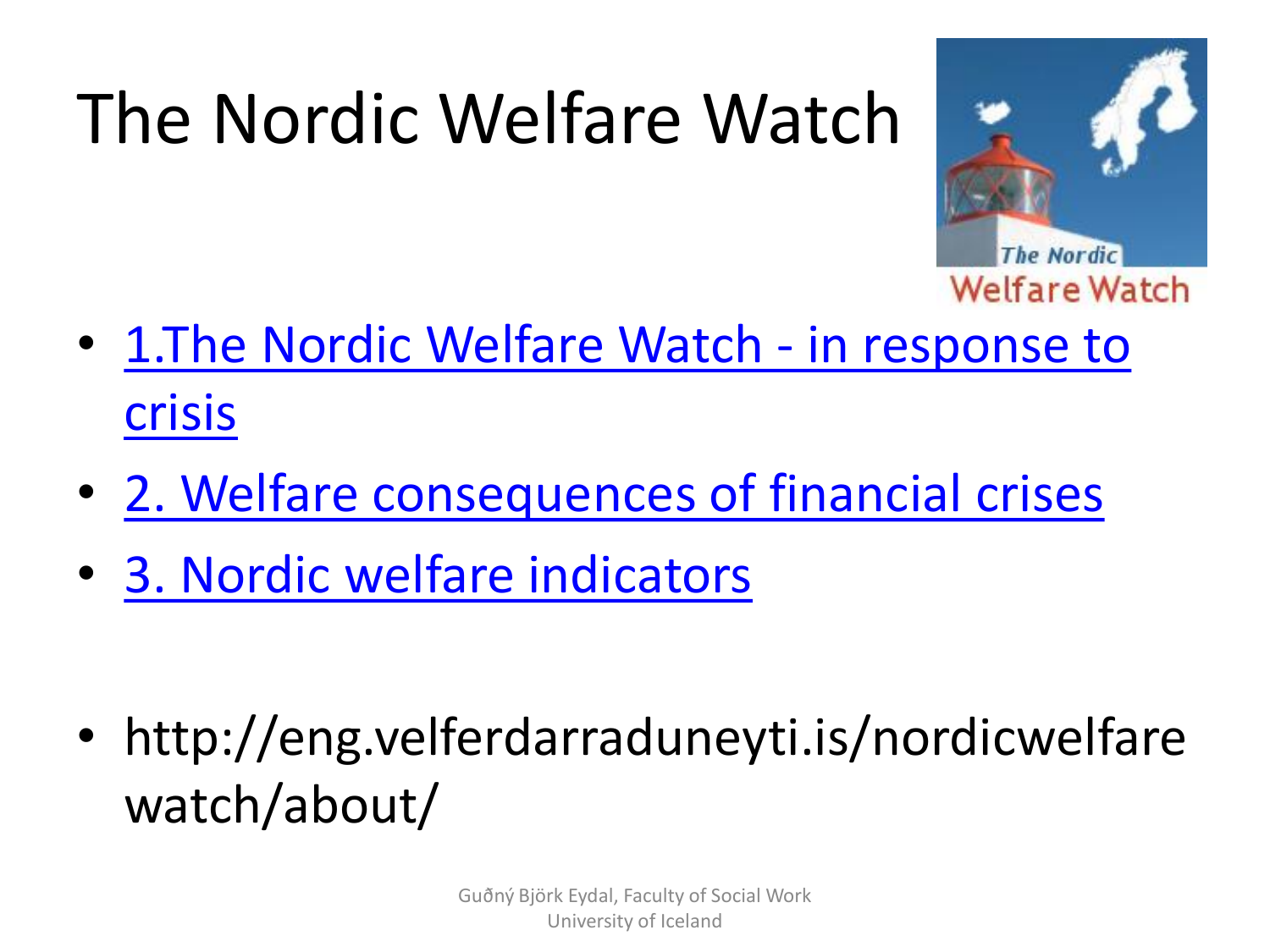## What/how?



- 1) Examine emergency response plans amongst the Nordic states focusing on the role of social services (2014-2015)
- 2) Evaluate the activities of the Icelandic Welfare Watch (2014-2015)
- 3) Map the known the risks that the Nordic welfare system could face in coming years (2015- 2016)
- 4) Evaluate if there is a need for a Nordic welfare watch (2016)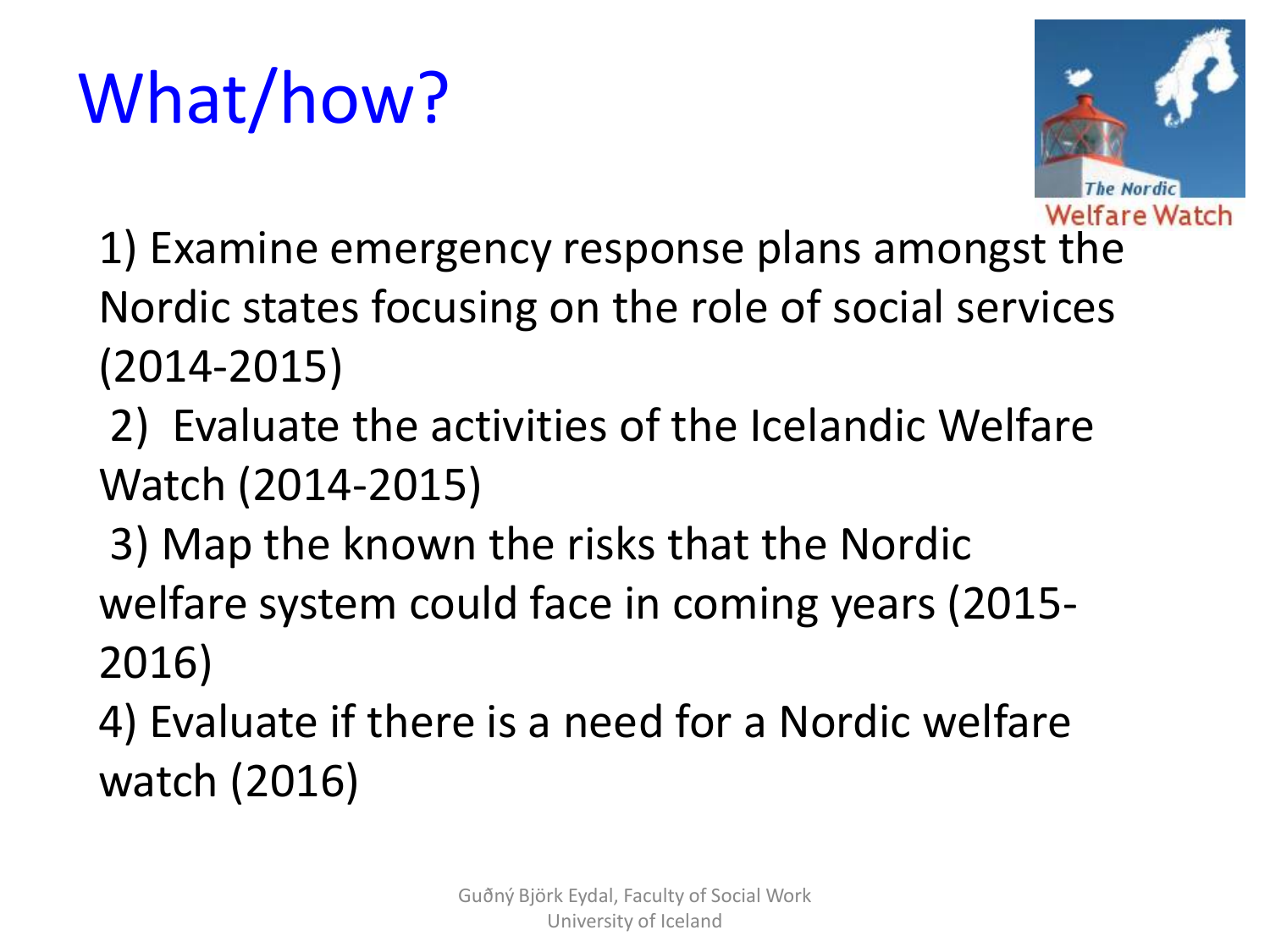## Who?

- Directed by GBE + stearing committee, leading scholars; Björn Hvinden NOVA, Tapio Salonen/Carin Björngren Cuadra, Malmö University, Rasmus Dahlberg, KOPE Copenhagen University and Merja Rapeli Ministry
- of Social Affairs and Health
- + Project manager, Ingibjörg Lilja Ómarsdóttirit



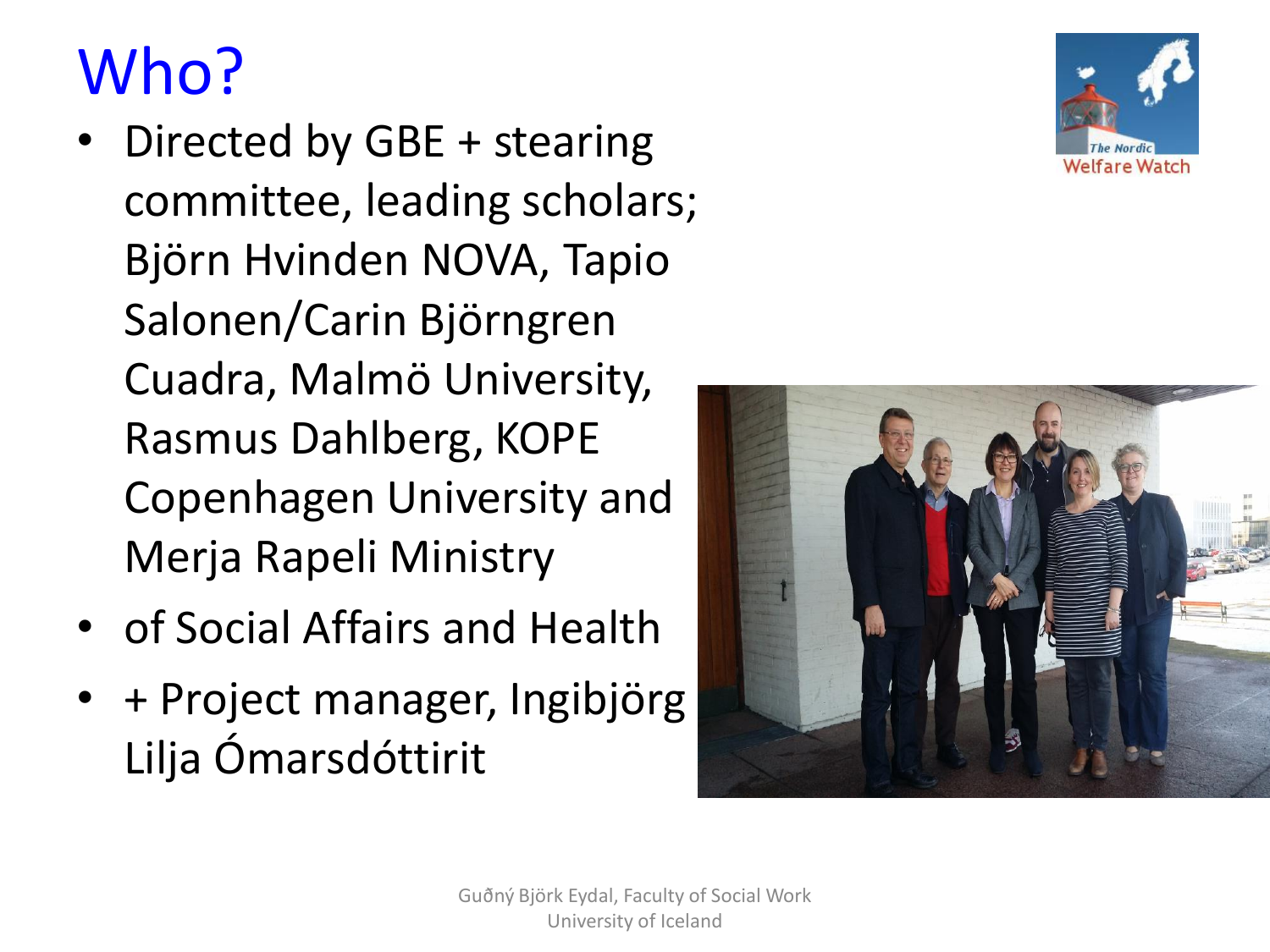+Country based advisory groups, 5- 7 experts in the field of civil defence and social services

elfare Watch

- **The Danish advisory board**
- Tine Rostgaard. Professor, Aalborg University.
- Nanna Grave Poulsen. Consultant, Pre-Hospital Services, Capital Region.
- Inge Mønster-Kjær. Post doc, Copenhagen Business School.
- Annlize Troest. Managing doctor at the Danish Health and Medicines Authority.
- Ziga Friberg. Project manager, Danish Red Cross.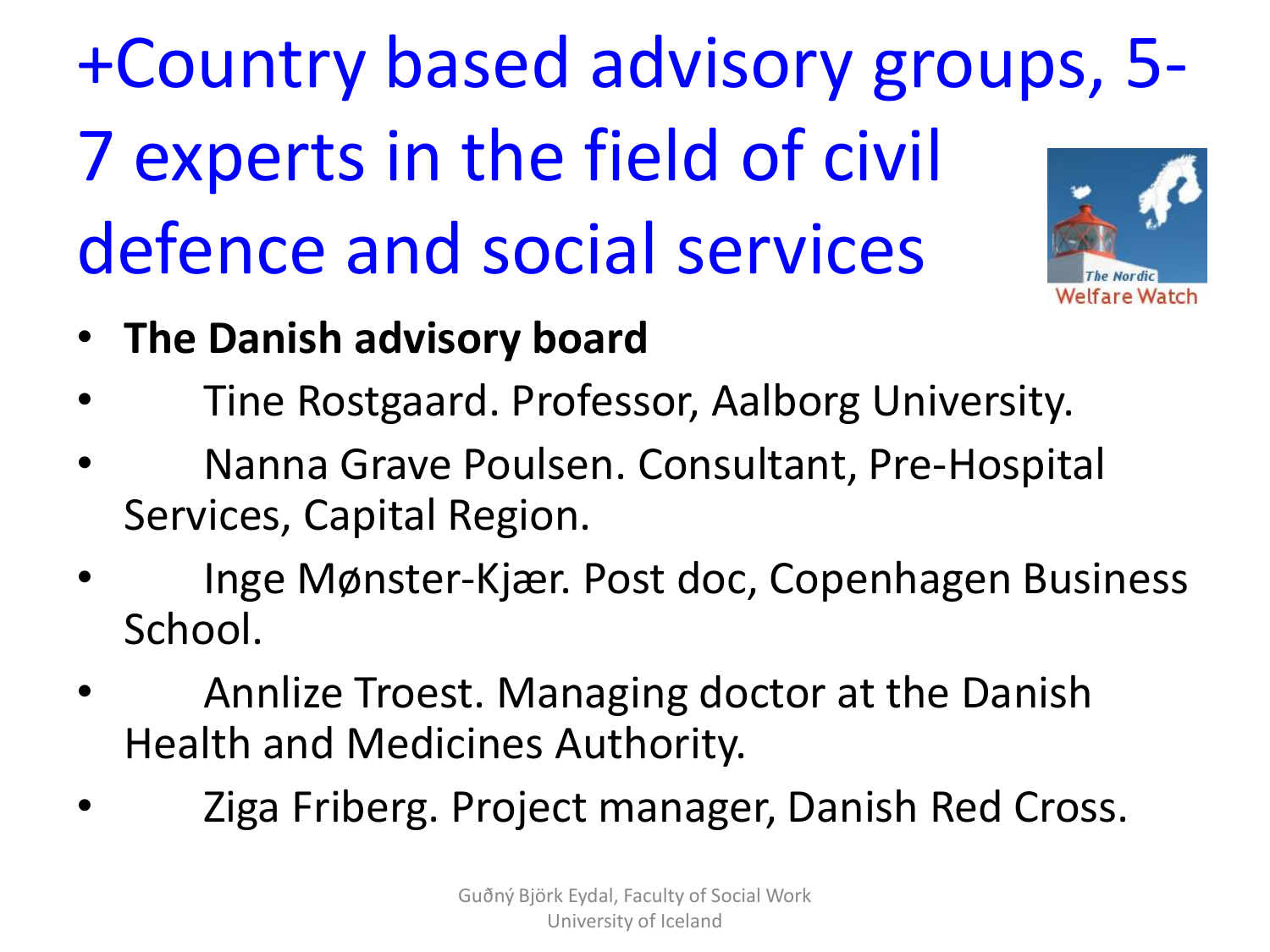

- **The Finnish advisory board**
- Elina Aaltio. Project researcher, The Association of Local and Regional Governments.
- Anna Cantell-Forsbom. Service Manager, Psychosocial Services, City of Vantaa, Health and Social Welfare.
- Henna Haravuori. Researcher, The Institute for Health and Welfare.
- Kati Närhi. Professor, University of Jyväskylä.
- Tarja Wiikinkoski. Head of Rescue and Preparedness Department, Regional State Administrative Agency, Western and Inland Finland.
- Juho Saari. Professor, University of Eastern Finland.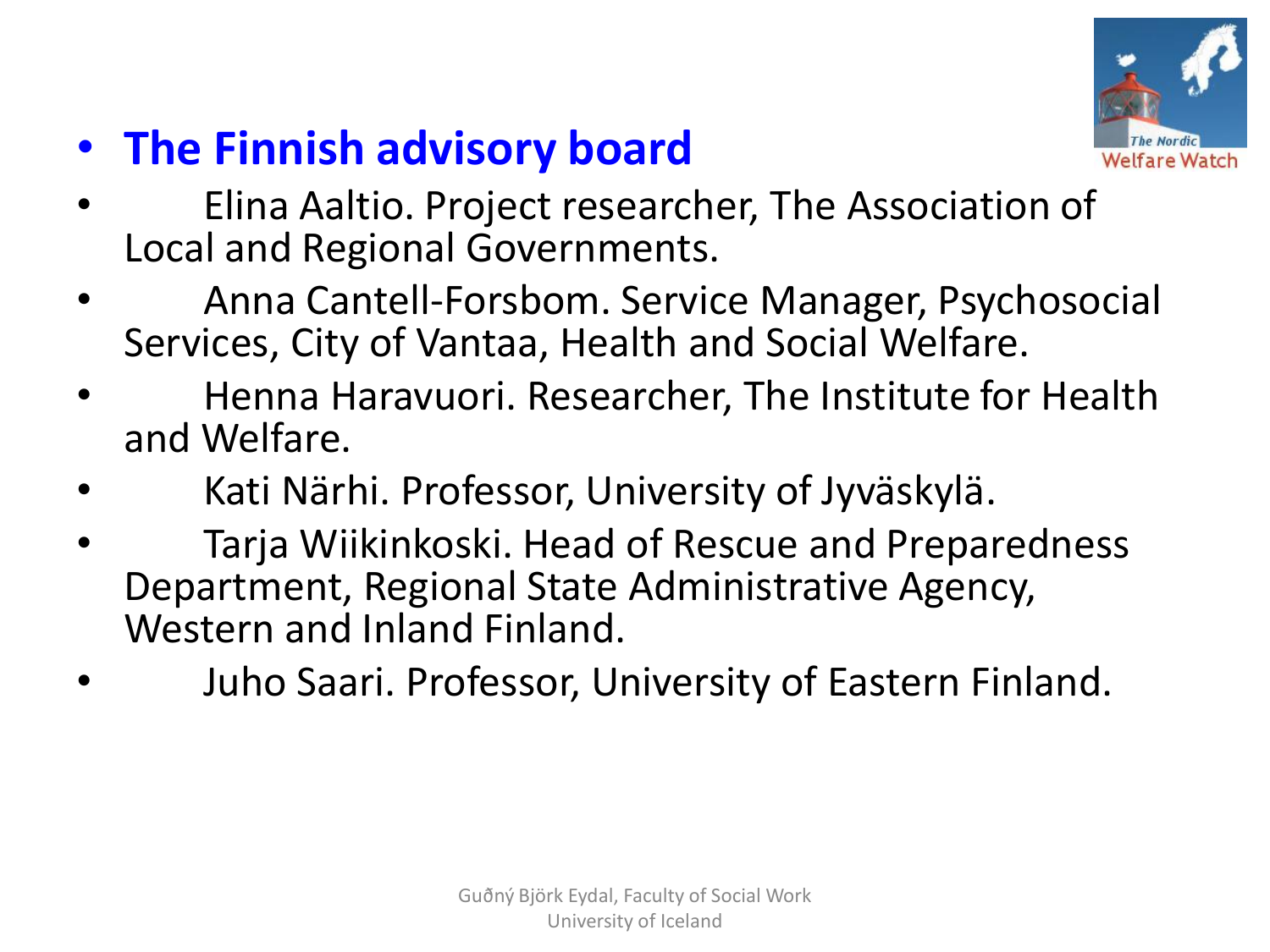

- **The Icelandic advisory board**
- Guðrún Jóhannesdóttir. Project Manager, Mitigation, the Civil Protection Department.
- Kristján Sturluson. Director of Administration, Hafnarfjörður municipality.
- Ragnheiður Hergeirsdóttir. Director, Directorate of Labour in South Iceland.
- Stefán Eiríksson. Executive Director, Department of Welfare, City of Reykjavík.
- Gyða Hjartardóttir. Specialist in Social Services, Icelandic Association of Local Authorities.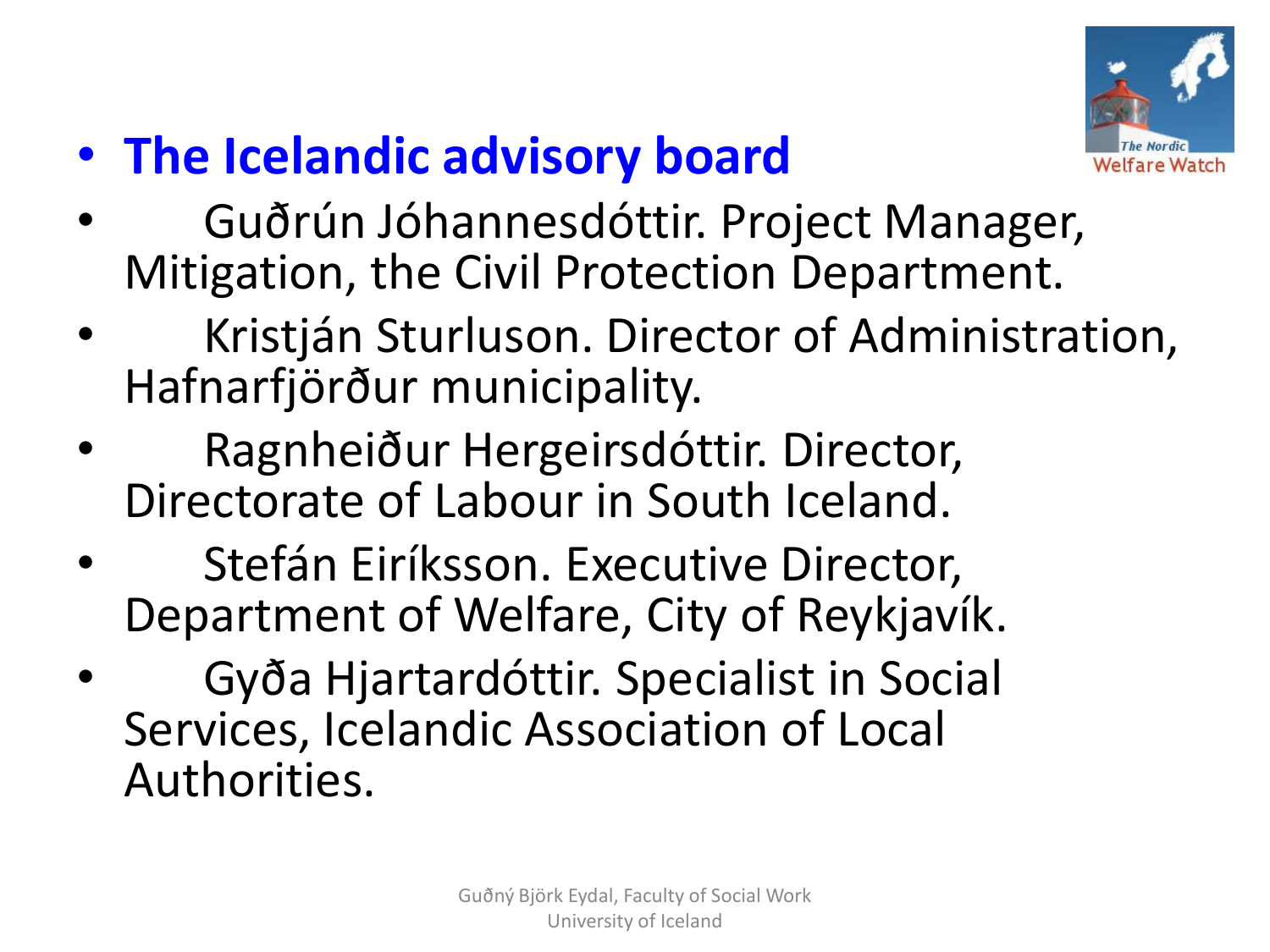

- **The Norwegian advisory board**
- Atle Dyregrov. Head of professional issues, Center for Crisis Psychology.
- Oddrun Sæter. Professor/Head of research, The Urban Research Program Oslo and Akershus University College.
- Per Lægreid. Professor of political science, University of Bergen.
- Arnfinn Andersen. Research Director, Norwegian Centre for Violence and Traumatic Stress Studies.
- Hans Stifoss-Hanssen. Professor, Centre for diakonia and professional practice, Diakonhjemmet university college.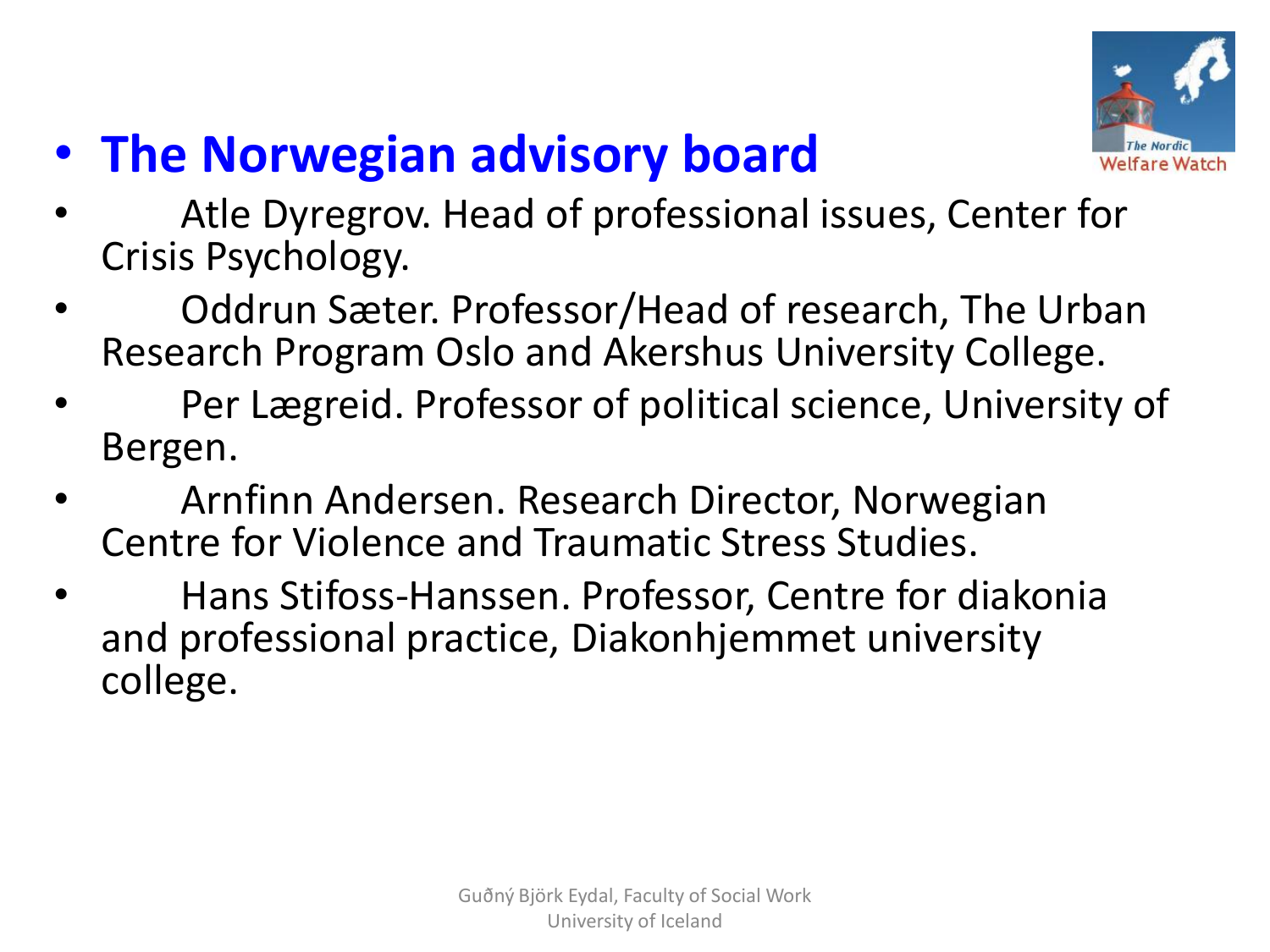### • **The Swedish advisory board**



- Per-Olof Hallin. Professor, Malmö University.
- Carin Björngren Cuadra. Docent, Malmö University.
- Erna Danielsson. Docent, Mid Sweden University.
- Bengt Sundelius. Professor, Uppsala University, and consultant at the Swedish Civil Contingencies Agency.
- Ann Enander. Docent, Swedish Defence University.
- Johanna Sandwall. Head of emergency preparedness, The National Board of Health and Welfare.
- Markus Planmo. Administrator, Swedish Local Authorities and Regions.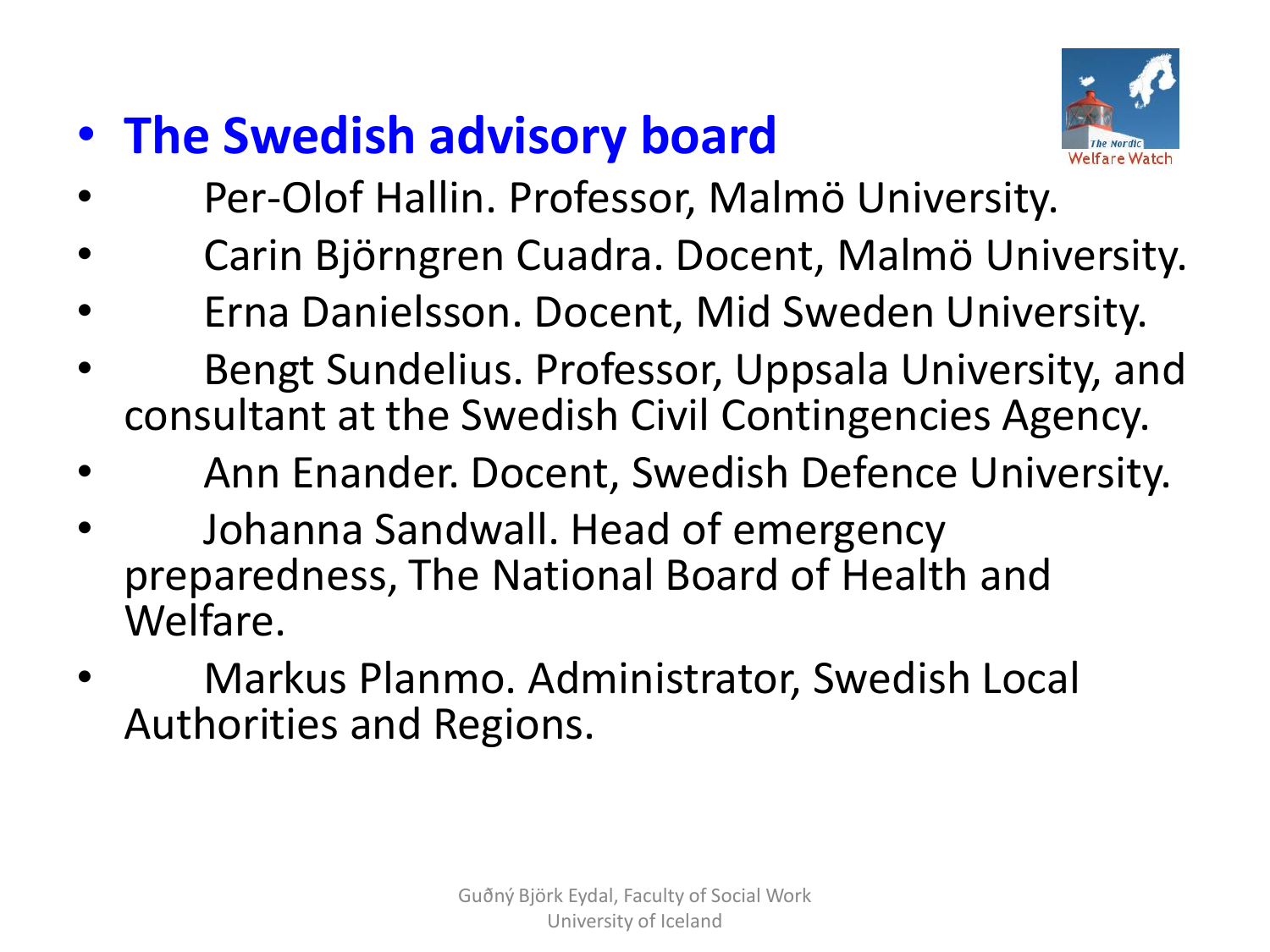The Futures We Want: Global Sociology and the Struggles for a Better World





July 10-14, 2016 Vienna, Austria



- **Call for Abstracts**  • **14 April 2015 - 30 September 2015**
- **RC 39 Local Social Services in Times of Disasters and Crisis**
- **Session Organizer(s)**
- Carin BJORNGREN-CUADRA, University of Lund Sweden,
- Gudny Björk EYDAL, University of Iceland